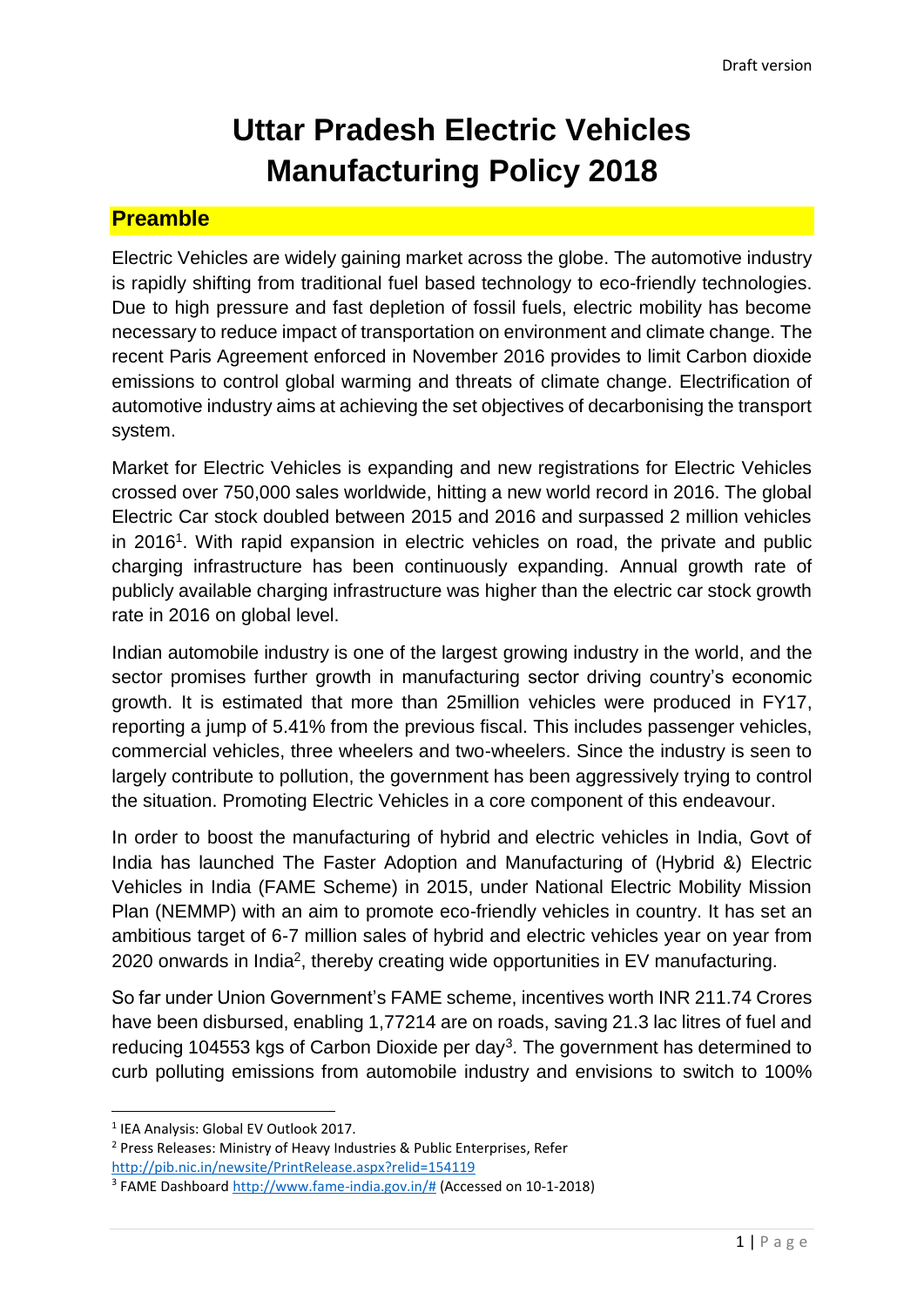hybrid or electric vehicles by 2030. Uttar Pradesh has been the third largest beneficiary under the FAME scheme, with 14,564 EVs on road, largely comprising 2-Wheelers (max power not exceeding 250 Watts), followed by 4-wheelers (passenger cars – Category M1 as per CMVR)<sup>4</sup>.

Recent developments in EV market in India have been positive, with Tata Motors has rolling out its first batch of Tigor EV, as part of the tender for 10,000 electric vehicles floated by the Government's EESL<sup>5</sup>. Similarly, Suzuki and Toyota have teamed up to bring electric vehicles to India by 2020, Ola and Indian Oil have launched the country's first charging station in Nagpur.

In a recent report published by FICCI and Rocky Mountain Institute, it has been estimated that India's shift to shared, electric and connected mobility could help save up to INR 20 Lakh Cr in oil imports and nearly 1 Giga Tonnes of carbon dioxide emissions by 2030. The report further states that the sales of 4-wheel EVs is expected to exceed that of internal combustion engines (ICEs) in India by 2027<sup>6</sup>.

The Electric Vehicle market in India is set to go enormous, and is estimated to be around 80 lacs by 2020, and approximately 5 crores by 2030<sup>7</sup> . Prices of Lithium Batteries are rapidly going down, thereby making EVs cheaper. Presently, average cost of a Lithium Battery is around INR 19,500/kWh (2017-18), which is estimated to go down to INR 9,945/kWh<sup>8</sup> by 2022-23. Electric Vehicles Storage Opportunities (in GW) in India is anticipated to grow at CAGR 44% till 2022<sup>9</sup>.

| <b>Estimated Annual Market size of EVs in different segments in India</b> |                       |                 |                      |              |  |
|---------------------------------------------------------------------------|-----------------------|-----------------|----------------------|--------------|--|
| <b>Segment /</b>                                                          | <b>EV Motorcycles</b> | <b>EV Auto</b>  | <b>EV Cars &amp;</b> | <b>Total</b> |  |
| Year                                                                      | and Scooter           | <b>rickshaw</b> | <b>Jeeps</b>         |              |  |
| 2020                                                                      | 73,52,000             | 6,46,000        | 26,000               | 80,24,000    |  |
| 2025                                                                      | 1,40,35,000           | 23,64,000       | 15,92,000            | 1,79,91,000  |  |
| 2030                                                                      | 2,65,14,000           | 40,72,000       | 1,59,11,000          | 4,64,97,000  |  |
| Source: NITI Aayog and RMI Analysis, November 2017                        |                       |                 |                      |              |  |

Since Uttar Pradesh is country's largest consumer base, the Electric Vehicle market is set to boom in the State. The State's capital is one of the 10-cities identified for pilot project of Multi-Modal Electric Public Transport under FAME India Scheme of Govt of

 $\overline{\phantom{a}}$ 

<sup>&</sup>lt;sup>4</sup> FAME Dashboard [http://www.fame-india.gov.in/#](http://www.fame-india.gov.in/) (Accessed on 10-1-2018)

<sup>5</sup> News Report [http://www.businesstoday.in/sectors/auto/tata-tigor-electric-tata-motors-ratan-tata-rolled](http://www.businesstoday.in/sectors/auto/tata-tigor-electric-tata-motors-ratan-tata-rolled-out/story/265437.html)[out/story/265437.html](http://www.businesstoday.in/sectors/auto/tata-tigor-electric-tata-motors-ratan-tata-rolled-out/story/265437.html)

<sup>6</sup> Refe[r http://ficci.in/PressRelease/2938/ficci-press-nov20-smart2.pdf](http://ficci.in/PressRelease/2938/ficci-press-nov20-smart2.pdf)

<sup>7</sup> NITI Ayog and RMI analysis, '*Enabling the transition to Electric Mobility in India*', November 2017. Refer [https://www.rmi.org/wp-content/uploads/2017/11/report\\_electric\\_mobility\\_india\\_FICCI\\_RMI.pdf](https://www.rmi.org/wp-content/uploads/2017/11/report_electric_mobility_india_FICCI_RMI.pdf)

<sup>8</sup> Society of Manufacturers of Electric Vehicles Estimate, November 2017. Refer [http://www.livemint.com/Industry/ji96zXi5dZz3L1XUSkiZxM/Indias-electric-vehicle-drive-Challenges-and](http://www.livemint.com/Industry/ji96zXi5dZz3L1XUSkiZxM/Indias-electric-vehicle-drive-Challenges-and-opportunities.html)[opportunities.html](http://www.livemint.com/Industry/ji96zXi5dZz3L1XUSkiZxM/Indias-electric-vehicle-drive-Challenges-and-opportunities.html)

<sup>9</sup> Enincon research, IESA. Refer [https://enincon.com/wp-content/uploads/2017/07/Flyer-EV-Market-in-](https://enincon.com/wp-content/uploads/2017/07/Flyer-EV-Market-in-India_enincon.pdf)[India\\_enincon.pdf](https://enincon.com/wp-content/uploads/2017/07/Flyer-EV-Market-in-India_enincon.pdf)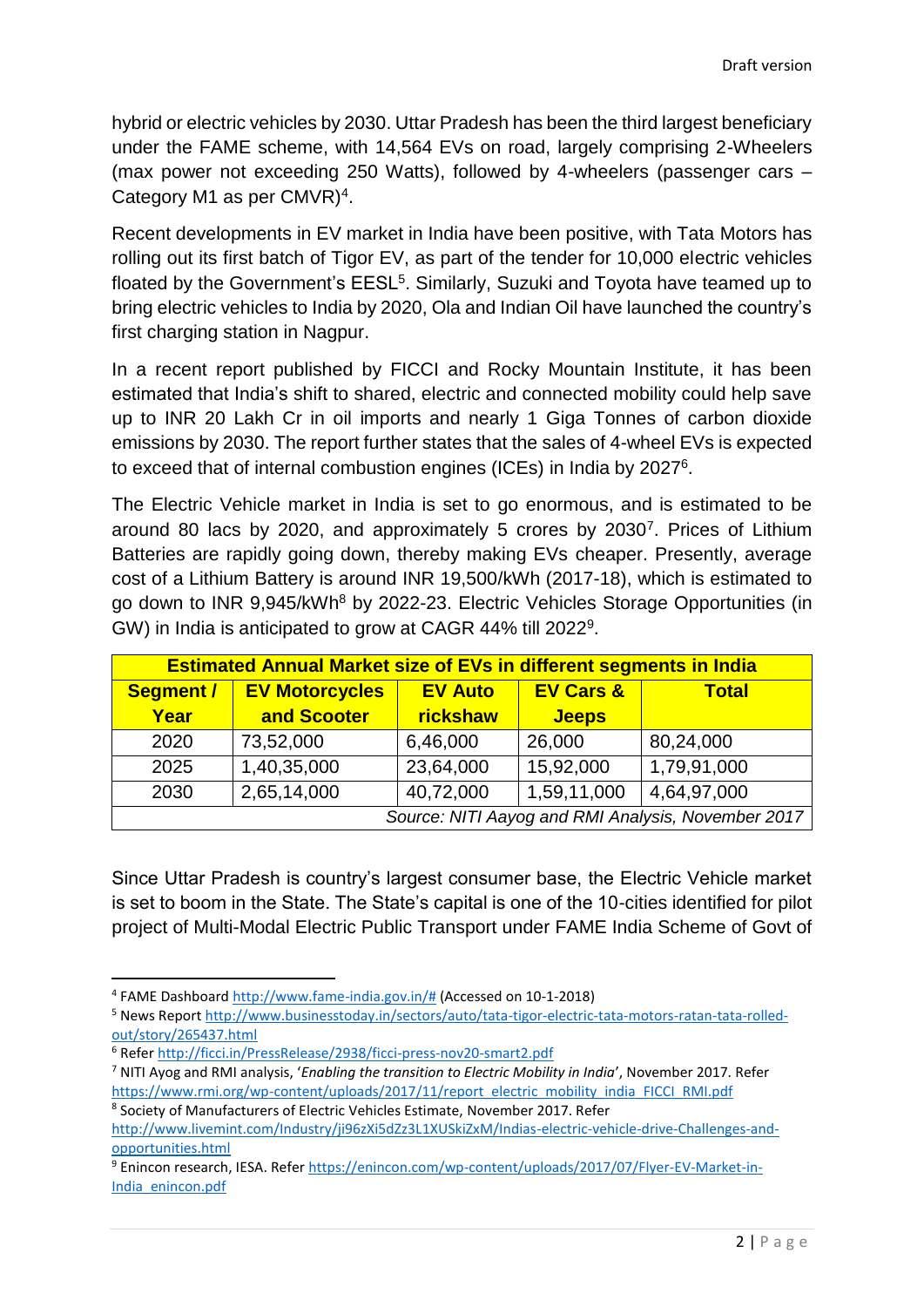India<sup>10</sup>. The e-rickshaw market is already booming in the State, and transition in 2wheelers, 4-wheelers and specifically in public transportation will be witnessed gradually. The State is committed to control pollution from automobile industry.

The State is determined to strengthen and expand the industrial base in the Uttar Pradesh, and has therefore launched its Industrial Investment and Employment Promotion Policy 2017. Taking this forward, this Electric Vehicles Manufacturing Policy supports the expansion of eco-friendly automobile industry in Uttar Pradesh, and opens the market for electric vehicles manufacturing here, supporting the set targets of Government of India.

Government of Uttar Pradesh will give special incentives and concessions to attract investments in Electric Vehicles manufacturing, EV Battery manufacturing/ assembling, and developing charging and swapping infrastructure for EVs in the state on lines of State's Industrial Investment and Employment Promotion Policy (IIEP), 2017. The Uttar Pradesh Electric Vehicles Policy, 2018 will come into effect on the date of its notification and will remain in force for the period of 5 years.

#### **Objectives of the Policy**

- 1. To establish Uttar Pradesh as preferred destination for attracting investments in manufacturing of Electric Vehicles (EV).
- 2. To create employment opportunities both from supply side and demand side.
- 3. To create a conducive environment for shift from Internal Combustion (IC) engines to Electric Vehicles (EVs).
- 4. To encourage use of Hybrid EVs in Uttar Pradesh during the transition phase.
- 5. To develop human capital and augment the power capacity to meet the needs of the industry promoting electric mobility in the state

#### **Definitions**

1

1. **Electric Vehicle and its components manufacturing units (EVMUs)** – All manufacturing enterprises involved in manufacturing/ assembling of EVs and their components such as motors, power electronic kits, etc. will be eligible for incentives and concessions under this policy.

| <b>MSME EVMUS</b>  | Capital Investment as defined under MSMED Act 2006 |  |  |
|--------------------|----------------------------------------------------|--|--|
| <b>Large EVMUs</b> | Capital Investment more than MSMEs, but -          |  |  |
|                    | • Less than INR 150 crores in Bundelkhand &        |  |  |
|                    | Purchanchal region                                 |  |  |
|                    | • Less than INR 200 crores in Madhyanchal &        |  |  |
|                    | Purchanchal (except GB Nagar, Ghaziabad)           |  |  |

<sup>&</sup>lt;sup>10</sup> Press Releases: Ministry of Heavy Industries & Public Enterprises, Refer <http://pib.nic.in/newsite/PrintRelease.aspx?relid=174902>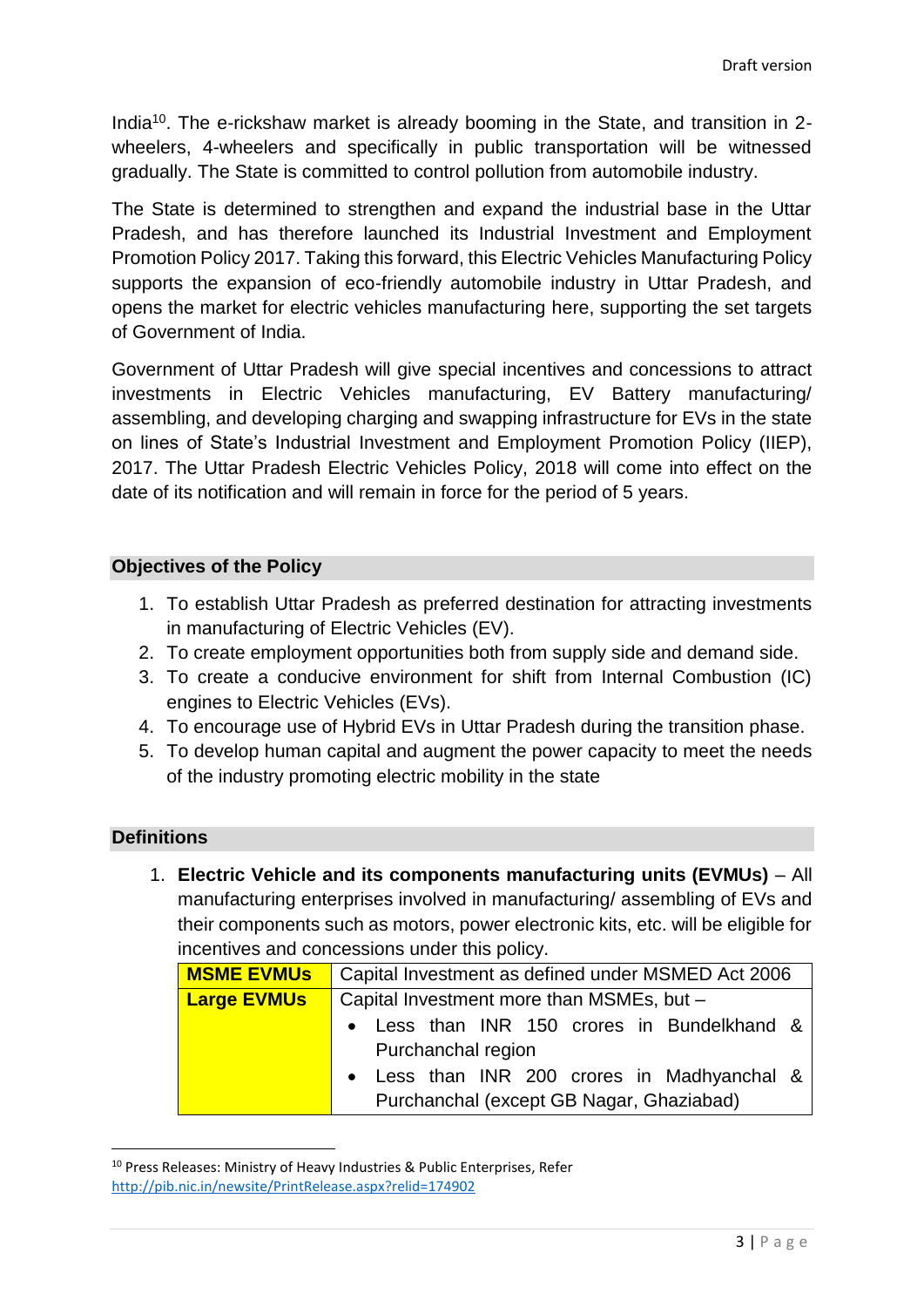|                   | • Less than INR 250 crores in GB Nagar, Ghaziabad      |  |  |
|-------------------|--------------------------------------------------------|--|--|
| <b>Mega EVMUs</b> | Capital Investment more than Large units as defined in |  |  |
|                   | this policy or providing direct employment to -        |  |  |
|                   | • More than 500 workers in Bundelkhand and             |  |  |
|                   | Purvanchal region                                      |  |  |
|                   | • More than 750 workers in Madhyanchal,                |  |  |
|                   | Paschimanchal (except GB Nagar, Ghaziabad)             |  |  |
|                   | • More than 1000 workers in GB Nagar, Ghaziabad        |  |  |
|                   |                                                        |  |  |

2. **EV Battery Manufacturing or Assembly Units (EBUs)** – All EV battery manufacturing or assembly units will be eligible for incentives and concessions under this policy. Govt of Uttar Pradesh targets to create a capacity of 2000MWh for manufacturing or assembling of EV battery in the state, thereby creating 10,000 job opportunities over time.

| <b>MSME EVMUS</b>  | Capital Investment as defined under MSMED Act 2006      |  |  |
|--------------------|---------------------------------------------------------|--|--|
| <b>Large EVMUs</b> | Capital Investment more than MSMEs, but less than       |  |  |
|                    | INR100 crores across the state.                         |  |  |
| <b>Mega EVMUs</b>  | Capital Investment more than Large units as defined in  |  |  |
|                    | this policy or providing direct employment to more than |  |  |
|                    | 500 workers                                             |  |  |

3. **Service Units** – Units providing fast/slow charging stations and/or battery swapping stations to 2-wheelers, 3-wheelers, cars, buses and other 4-wheeler Electric Vehicles. This would also include EV and battery repair and maintenance stations.

#### **Period of Policy**

- 1. This policy will come into effect on the date of its notification and will remain in force for the period of 5 years.
- 2. If at any stage a situation arises which necessitates any amendment or supersession of the policy, only the cabinet will be authorised to approve such amendments/ supersession.
- 3. In case of any amendment in this policy, if any package of incentives is already committed by the state government to any unit, will not be withdrawn and the unit will continue to remain entitled to the benefits.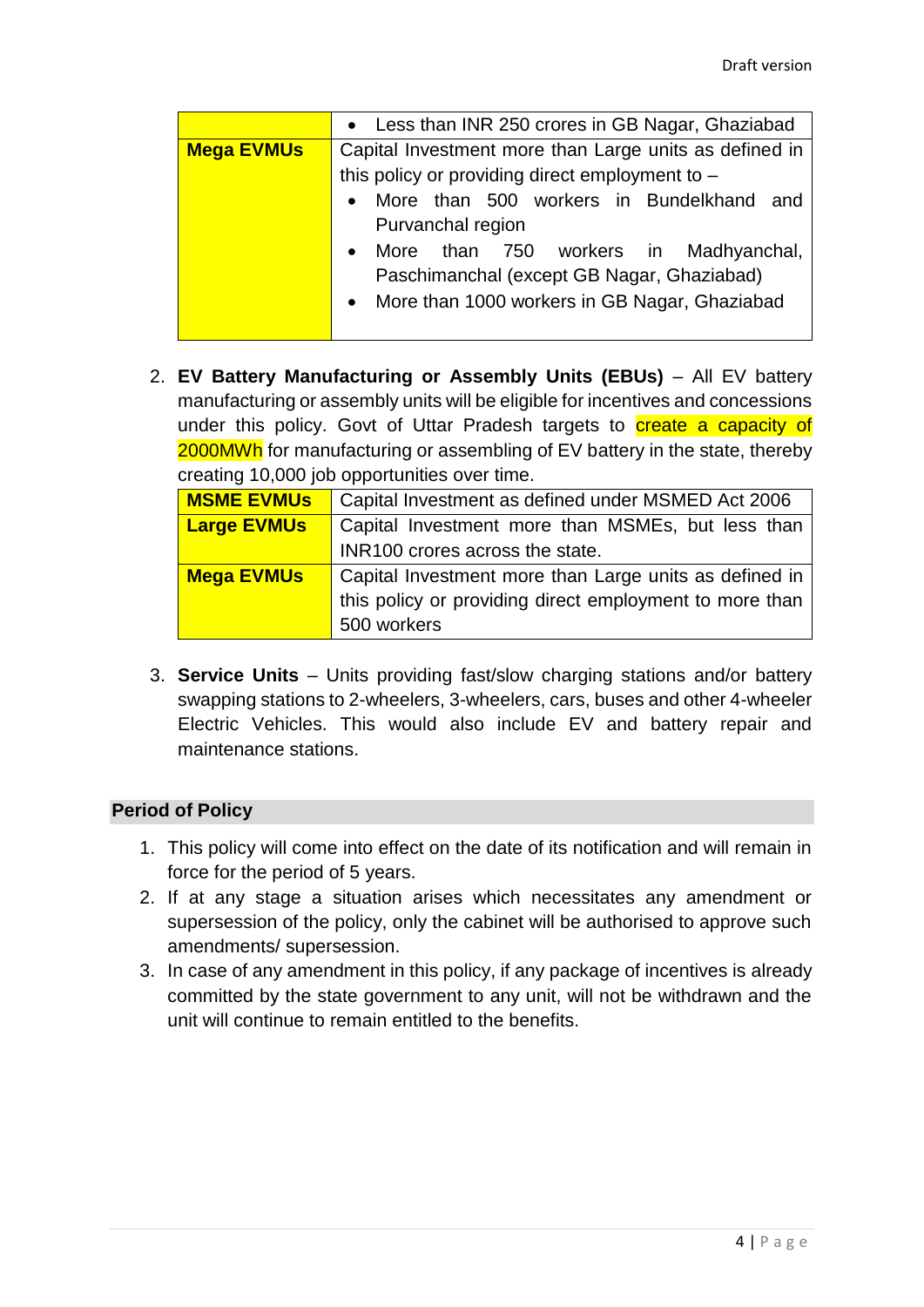#### **1. Policy Framework**

#### **1.1. Transition to Electric Vehicles –**

- In order to favour transition from combustible vehicles to EV vehicles, Govt of Uttar Pradesh will promote hybrid vehicles and give incentives to boost demand of EVs in the state. In the transition phase, the State will encourage use of EVs in Public transportation and Goods transportation.
- Public Transportation In order to promote EV vehicles in Public Transportation, 1000 EV buses will be introduced by the State by 2030, in phases. 25% in phase I by 2020, remaining 35% in phase II by 2022, and rest 40% in phase III by 2030.

Further in this context, green routes will be identified by 2020 in GB Nagar, Ghaziabad, Lucknow, Kanpur, Varanasi for 100% EV public transportation.

- Private Transportation State Govt will encourage electric 2-wheeler taxies for short distance mobility, and existing auto rickshaws will be encouraged to resort to EV technology. Further in this context, Auto rickshaws, Cabs, School buses/vans, etc will be targeted to achieve 100% electric mobility by 2030 in five cities - GB Nagar, Ghaziabad, Lucknow, Kanpur, Varanasi.
- Goods Transportation Further, to promote adaptability of EV in Goods transportation, EV-3 Wheelers, 4-Wheelers mini Goods vehicles will be encouraged in GB Nagar, Ghaziabad, Agra, Lucknow, Kanpur, Varanasi and Jhansi.
- Lastly, the State Govt will promote EV battery and charging equipment manufacturing in Uttar Pradesh. Govt of UP will incentivise manufacturing of lithium batteries with higher mileage per charge in Uttar Pradesh. Also, the state will incentivise manufacturing of Hydrogen-powered fuel cells and Sower powered cells, as an alternative clean energy source.
- **1.2. Charging Infrastructure** Govt of UP will develop charging infrastructure as a commercially viable business venture in the state.
	- Public Sector units will be encouraged in setting up Charging infrastructure in the state. State will facilitate land to such PSUs at concessional rates in designated areas.
	- Charging infrastructure in public buildings, public places shall be developed, and ensure provisions to set up charging outlets, regular electric supply, etc.
	- In addition to these, to promote EV mobility on prominent highways, such as Yamuna Expressway, Agra-Lucknow Expressway with heavy density of vehicles, will be provided fast charging stations, battery swapping infrastructure, at every 50kilometers.
	- New apartments, high rise buildings, technology parks in the state will be provided charging infrastructure for EVs. Nonetheless, the state will encourage creation of secondary market for disposal of EV batteries in PPP model.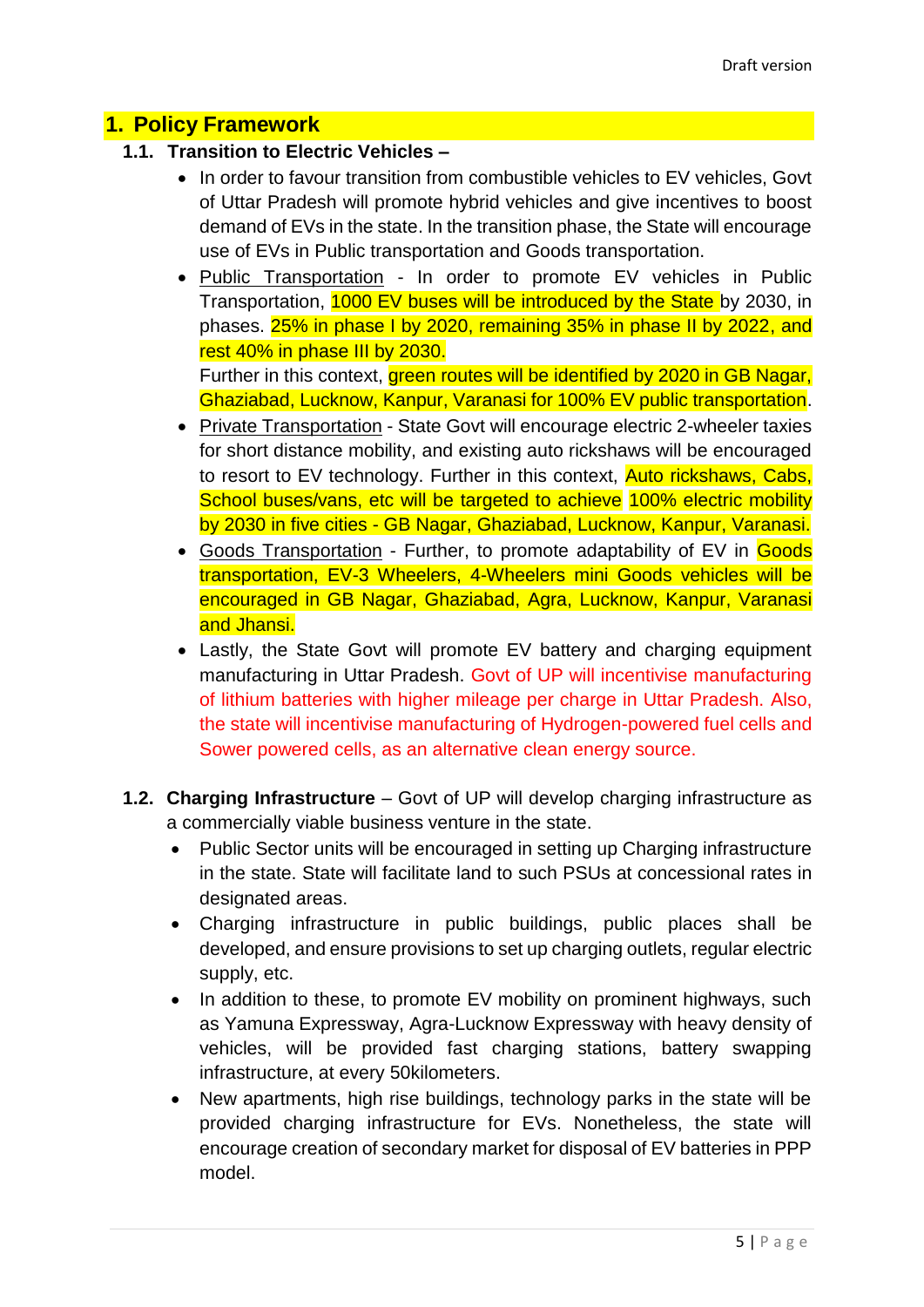The policy encourages Clean fuel and Renewable energy based Charging/Battery Swapping Station – for hydrogen powered fuel cells, or solar powered cells.

In this context, State Govt will encourage private players to set up EV charging systems and infrastructure in the state. Govt of UP will facilitate electricity supply to charging stations at commercially viable rates. Special Power Tariff Policy will be introduced in this context, by Dept of Power, GoUP within three months of notification of this Policy.

- **1.3. Hybrid EVs (HEVs) during Transition phase** HEVs are combinational vehicles from both internal combustion engine propulsion system and electric motor propulsion system. Use of HEVs not only reduces the air pollution in the environment, also helps in conservation of natural resources. Therefore, State of UP will encourage use of HEVs during the transition phase in the state so as to overcome the barriers in migrating to EVs from ICE Vehicles upto 2022. Thereafter, the State aims at promoting use of methanol fuel cell vehicles, to smoothen transition and reduce pollution.
- **1.4. EV Manufacturing Zones/Parks –** The State ensures quality infrastructure with comprehensive facilities to develop the state as EV manufacturing hub. Industrial land shall be made available to be developed as clusters and zones for EV manufacturing. These zones/parks/clusters will be well equipped with infrastructure including power, water, sewage treatment, testing facilities, etc.
- **1.5. Use of Clean Fuel** Since the prime objective of promoting Electric Vehicles is to de-pollute the transportation system, it is important to reduce the dependency of EVs on traditional sources of electricity. Adopting a more sustainable approach, Govt of Uttar Pradesh aims at promoting use of Clean Fuel for EVs under this policy. Therefore, in the transition phase the state shall promote use of methanol fuel cells for Electric Hybrid Cars. Further, to overcome the hazards of lithium batteries, the State aims at promoting development and use of Hydrogen powered fuel cells, and more particularly, Solar-powered cells. EBUs and Service providers will be encouraged in UP in this context.
- **1.6. Research and Development** With advent of modern technologies, it is important to encourage participation of academia, industry in adapting to low cost technologies, smart design and promoting transition to EV vehicles in the state. This includes development of Battery technologies, charging infrastructure, certification and training. The R&D ecosystem support in Uttar Pradesh will largely emphasize development of clean fuel technologies in EVs.
- **1.7. Start up and Innovation** To strengthen the research ecosystem promoting EV manufacturing and developing the technology in the state, the State will also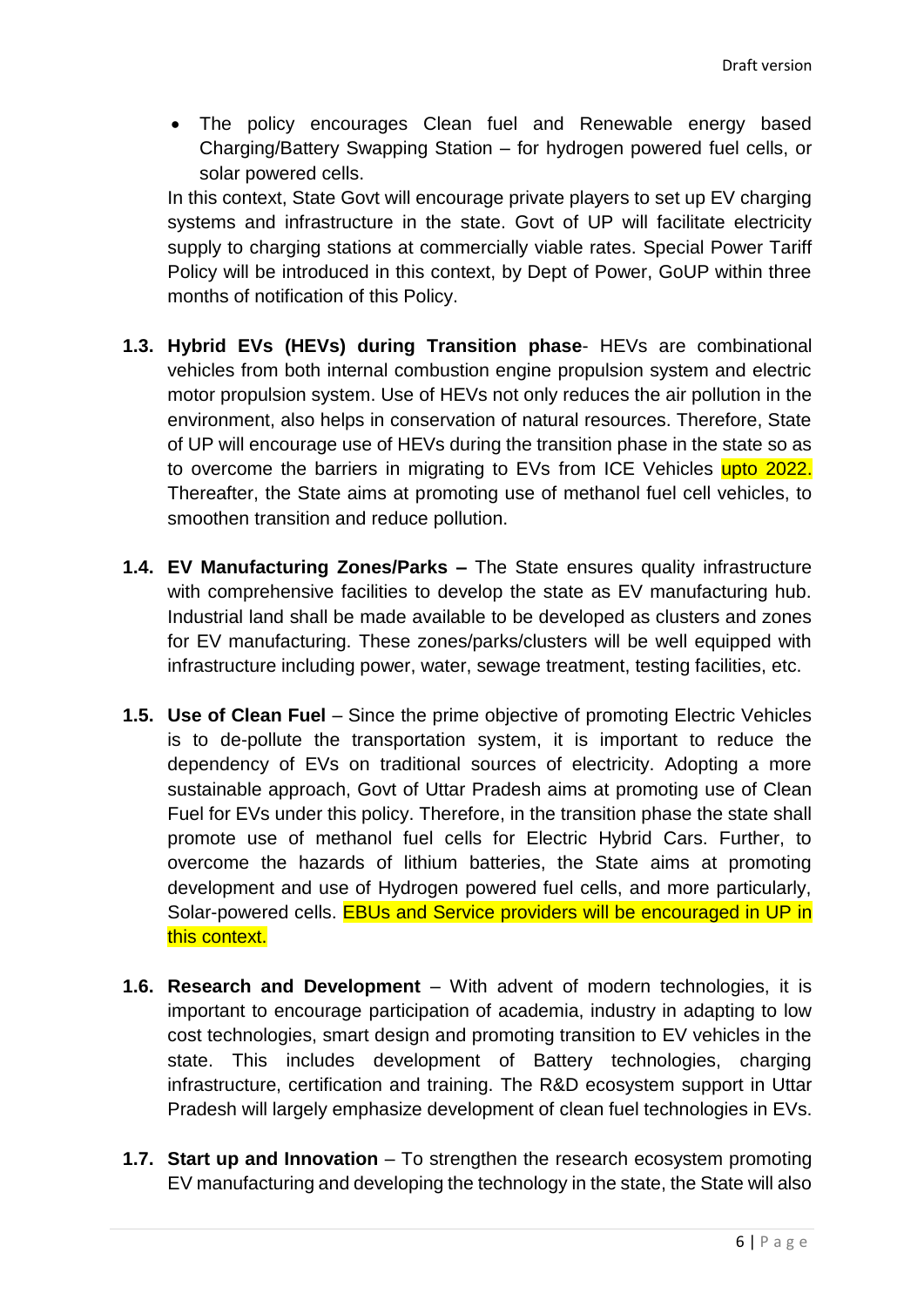emphasize startup and innovation in this field. **Electric Vehicle Incubation** centres will be set up at IIT-Kanpur, and other leading engineering institutions to facilitate EV mobility and encourage business models on EVs. Start up Fund created under UP Startup Policy 2017 shall also be put to use to promote Startups in this context.

- **1.8. Skill Development** Taking this ahead, in order to augment the manpower requirements of the industry, EV Skill centres will be set-up in collaboration with the industry. Sectoral curricular and courses will be introduced in professional institutes, polytechnics and other vocational education institutions. Even short term courses on electric mobility, repair and maintenance, battery manufacturing and maintenance will be introduced. Further, fiscal incentives will be given to trainees/students, manufacturers providing training.
- **1.9. Augmenting the Power Capacity** Higher market penetration of Electric Vehicles will put pressure on the existing electricity supply, particularly on low voltage (LV) distribution grid. Presently, the power deficit in the state is improving, but still persists. As against 107569 MU required, only 105700 MU power supply is available in the State  $(2016-17)^{11}$ . The peak demand in Uttar Pradesh is the second highest in the country after Maharashtra at 17183 MW in 2016-17<sup>12</sup>. Therefore, in order to meet the rising power demands, Govt of Uttar Pradesh will endeavour to augment power supply in the state.
- **1.10. Sustainable Ecosystem support** In order to meet the rising power demands for EVs, Govt of Uttar Pradesh will achieve demand side management through smart metering systems, variable tariff rates, and off-peak battery charging. Service Providers for Electric Vehicles in the State will be encouraged through variable tariff rates to use electricity supply from solar grid. Further, the Govt of Uttar Pradesh will encourage smart chargers and mass charging stations. Therefore, service providers installing charging infrastructure at Parking spaces, developing common parking spaces at particular zones where most offices are located, and other common charging spaces at public places, will be encouraged.

<sup>1</sup> <sup>11</sup> Refer Annexure II - <http://www.cea.nic.in/reports/annual/lgbr/lgbr-2017.pdf>

<sup>12</sup> Refer Annexure III - http://www.cea.nic.in/reports/annual/lgbr/lgbr-2017.pdf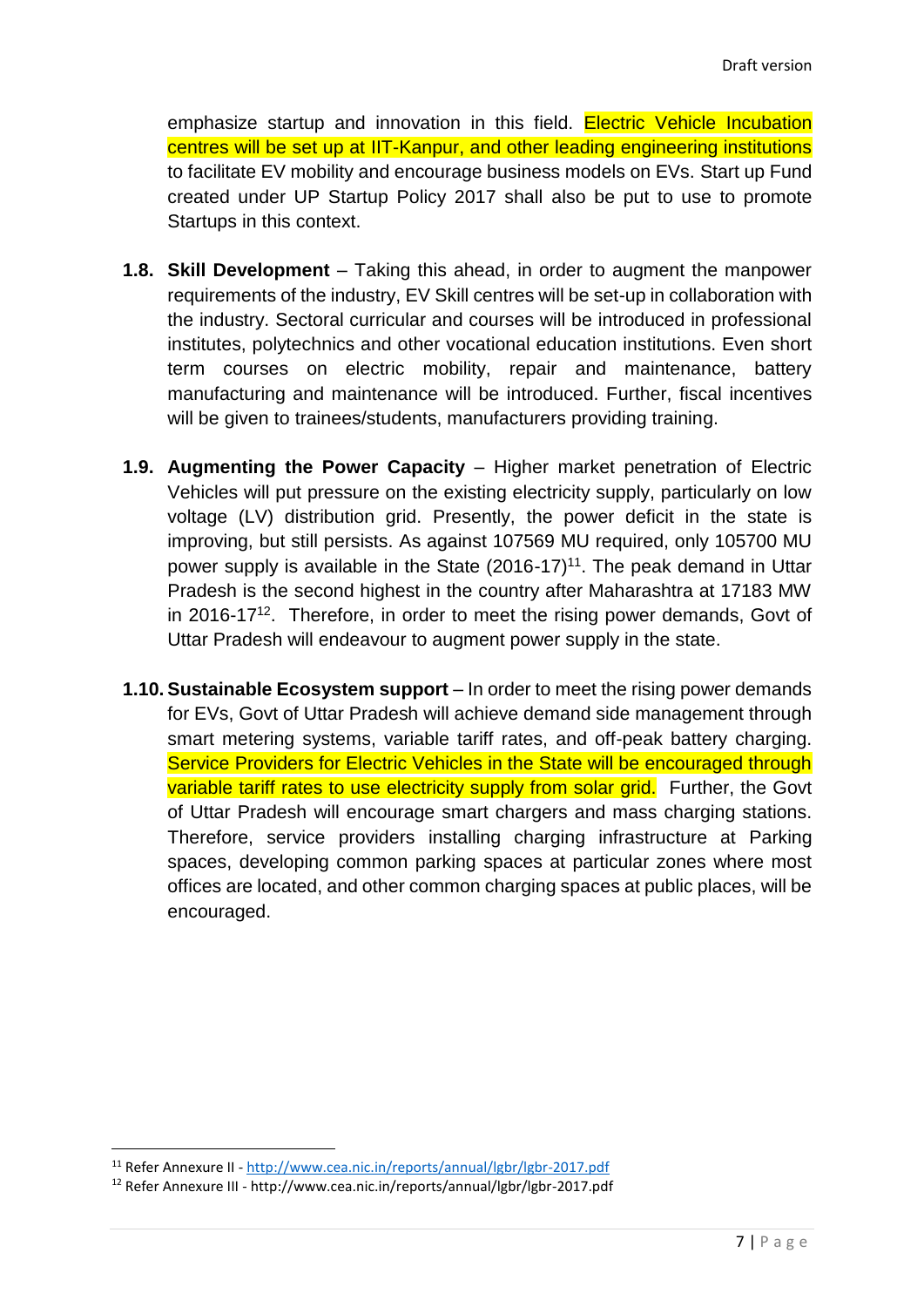# **2. Private EV Parks (PEV Parks) – Both Manufacturing and Assembling units**

Govt of Uttar Pradesh incentivises PEV Parks developed on atleast 100acres of land area in NCR districts and Kanpur, and minimum 150 acres in other districts, by private developers. These parks will be given following incentives as under UP Industrial Investment and Employment Promotion Policy 2017 –

- **2.1.** Interest subsidy in the form of reimbursement of interest of up to  $\frac{50\%}{50\%}$  of annual interest on the loan taken to buy land, calculated on the basis of prevalent circle rate, for 7 years subject to a maximum ceiling of **INR 50 lacs/per annum/per** PEV park.
- **2.2.** Interest subsidy in the form of reimbursement of interest of up to **60% of annual** interest for 7 years on the loan taken for building supporting infrastructure at the PEV parks subject to maximum limit of INR 10 crore per year with an overall ceiling of INR50 crore per PEV-park.
- **2.3.** Interest subsidy in form of reimbursement of interest of upto 60% of annual interest for 7years on loan taken for building hostel/dormitory housing for workers at the PEV park, subject to INR 5crore per year, with overall maximum limit of INR 30 crore per park.
- **2.4.** The developer shall be eligible for reimbursement of 100% stamp duty paid on purchase of land for building the PEVM Park, and 50% exemption on stamp duty to first individual buyers of the plots at the Park.

## **3. Incentives–**

The EVMUs and/or EBUs or MSME units as defined in this policy shall be eligible for incentives on case to case basis as under UP Industrial Investment and Employment Promotion Policy 2017. These incentives include -

- **3.1. Capital Interest Subsidy** to the extent of 5% per annum for 5years in the form of reimbursement on loan taken for **procurement of plant & machinery**, subject to an annual ceiling of INR 50lacs.
- **3.2. Infrastructure Interest Subsidy**  Both EVMUs and EBUs setup in the state, will for a maximum period of 5 years be reimbursed the amount of interest at the rate of 5% per annum payable on loan taken by them for developing supporting infrastructure such as self use roads, drainage, powerlines, etc. The overall ceiling limit of the same will be INR 1Crore.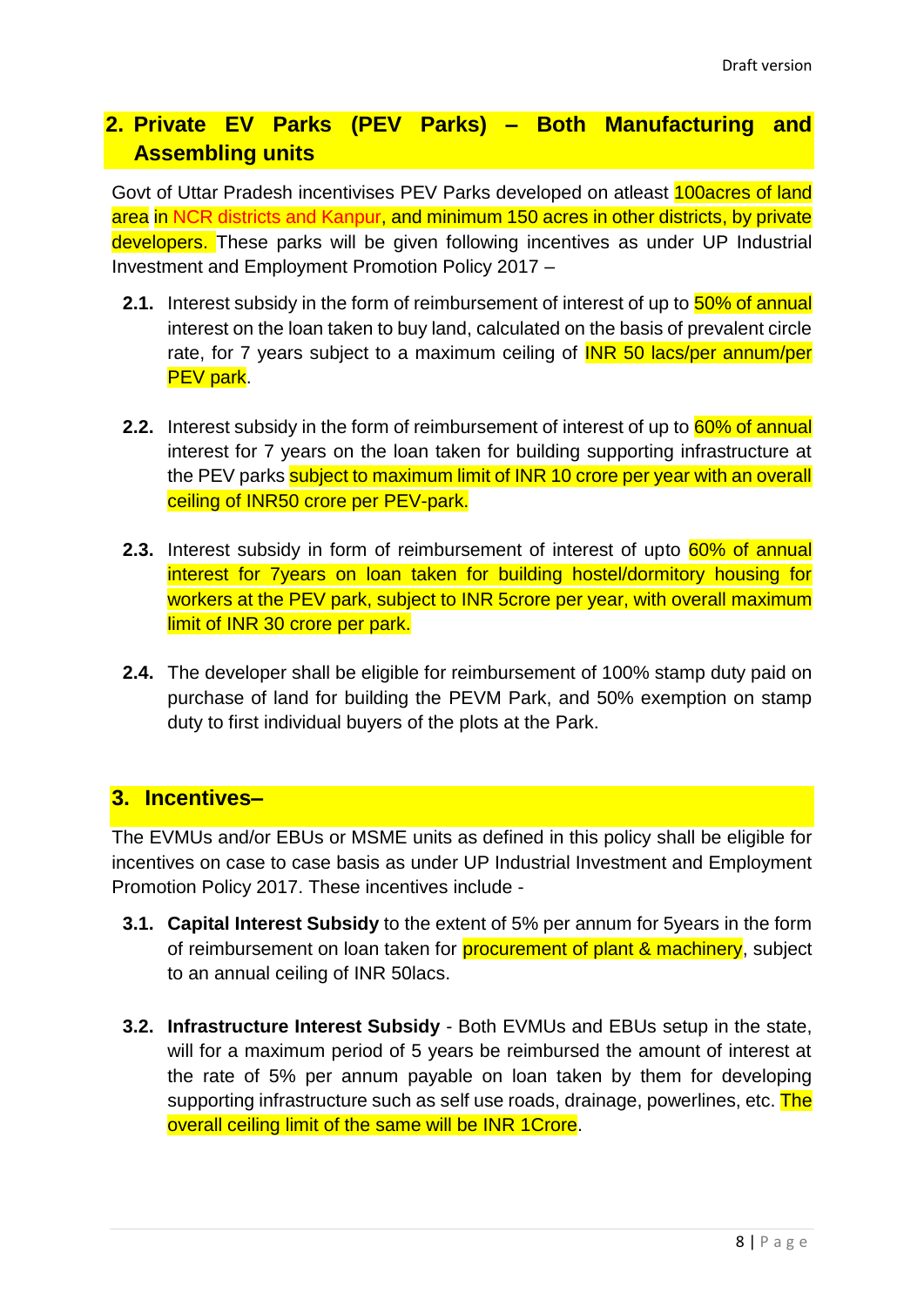- **3.3. Industrial Research subsidy** for procurement of plant and machinery for industrial research, quality improvement and setting up testing labs, quality certification labs, tool rooms, etc. 5% per annum subsidy in form of reimbursement on interest on loan taken for the mentioned purpose, subject to maximum ceiling of INR 1 crore per unit.
- **3.4. Electricity duty exemption**: All new EVMUs and EBUs as defined under the policy will be exempted from paying electricity duty for first 10years.
- **3.5. Stamp duty reimbursement** 100% Stamp duty will be reimbursed to all new units in EV sector as defined under this policy for purchase of land in Bundelkhand & Poorvanchal, 75% in Madhyanchal & Paschimanchal region of the state (except Gautambuddhnagar & Ghaziabad districts) 50% in Gautambuddhnagar & Ghaziabad districts.
- **3.6. EPF reimbursement facility** to the extent of 50% of employer's contribution to all such new units in EV sector providing direct employment to 100 or more unskilled workers, and additional 10% of employer's contribution on direct employment to 200 skilled and unskilled workers.
- **3.7. SGST reimbursement –** 90% for SGST reimbursement for MSME and Large Units for 5years in EV sector, 70% reimbursement to Mega EVMU and EBUs for 10years.

#### **NOTE –**

- A. All incentives in the form of reimbursement, subsidies, exemptions etc., will be subject to a maximum of 100% of fixed capital investment made in Poorvanchal and Bundelkhand, 90% of fixed capital investment made in Madhyanchal & Paschimanchal (except Gautambuddh Nagar & Ghaziabad districts) and 80% of fixed capital investment made in Gautambuddh Nagar & Ghaziabad districts, for MSME and Large EVMUs. All incentives will be subject to a maximum of 100% of fixed capital investment made by Large and MSME EBUs.
- B. All incentives for eligible mega projects in the form of reimbursement, subsidies, exemptions etc., will be subject to a maximum of 300% of fixed capital investment made in Poorvanchal and Bundelkhand area of UP, 200% of fixed capital investment made in Madhyanchal, 100% in Paschimanchal (except Gautambuddh Nagar & Ghaziabad districts) and 80% of fixed capital investment made in Gautambuddhnagar & Ghaziabad districts, for Mega EVMUs. All incentives will be subject to a maximum of 200% of fixed capital investment made by Mega EBUs.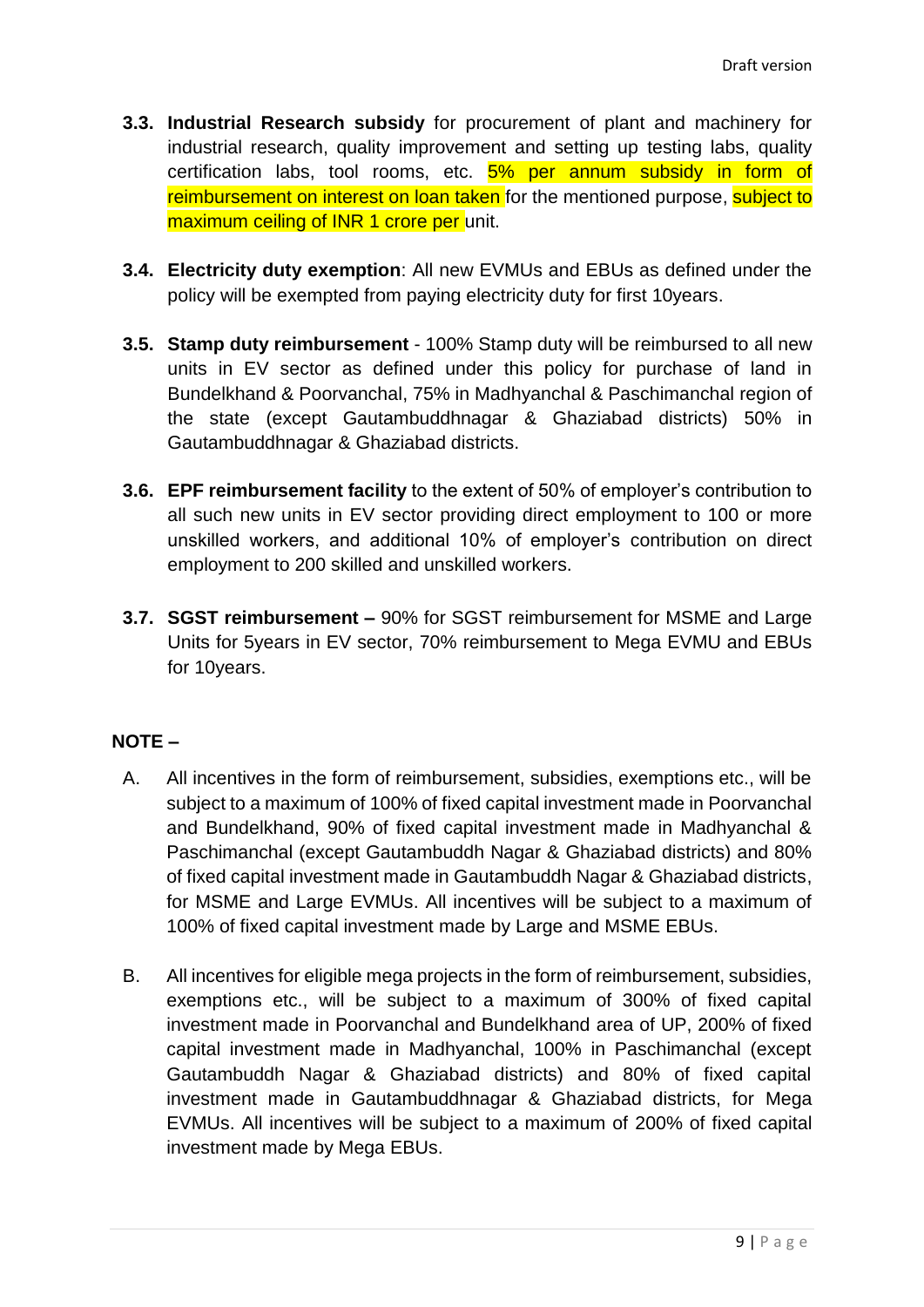## **4. EV mobility incentives –**

In order to induce demand and create market for Electric Vehicles in the state, Government of Uttar Pradesh will extend following incentives -

- **4.1. Tax exemptions to buyers –** 100% exemption of road tax on Transportation EVs purchased within Uttar Pradesh, applicable over the period of this policy. Other buyers will be fully exempted from paying Vehicle registration fees of EVs manufactured within the State. Further in this context, state will exempt SGST on purchase of electric vehicles manufactured within the state.
- **4.2. 100% Interest free loans** to State Government employees for purchase of EVs in the state.
- **4.3. 30% subsidy on road price of EV** in form of reimbursement to Individual families with Single-girl child in the State on purchase of EVs, applicable over the period of this policy.
- **4.4. Incentives to service providers** The Service units as defined under this policy will be provided following incentives -
	- 4.4.1. Service units setting up charging stations with capital investment of more than INR 25lacs but less than INR 5crore, will be provided Capital Interest Subsidy @5% per annum for 5years in the form of reimbursement on loan for procurement of plant & machinery and setting up charging infrastructure (excluding land cost) subject to maximum ceiling of INR 10lacs per annum per unit.
	- 4.4.2. Service units setting up charging stations with capital investment of less than INR 25lacs, will be provided Capital Interest Subsidy @5% per annum for 5years in the form of reimbursement on loan for procurement of plant & machinery and setting up charging infrastructure (excluding land cost) subject to maximum ceiling of INR 2lacs per annum per unit.
	- 4.4.3. All the defined service units will be eligible for 100% exemption from paying electricity duty for 10years.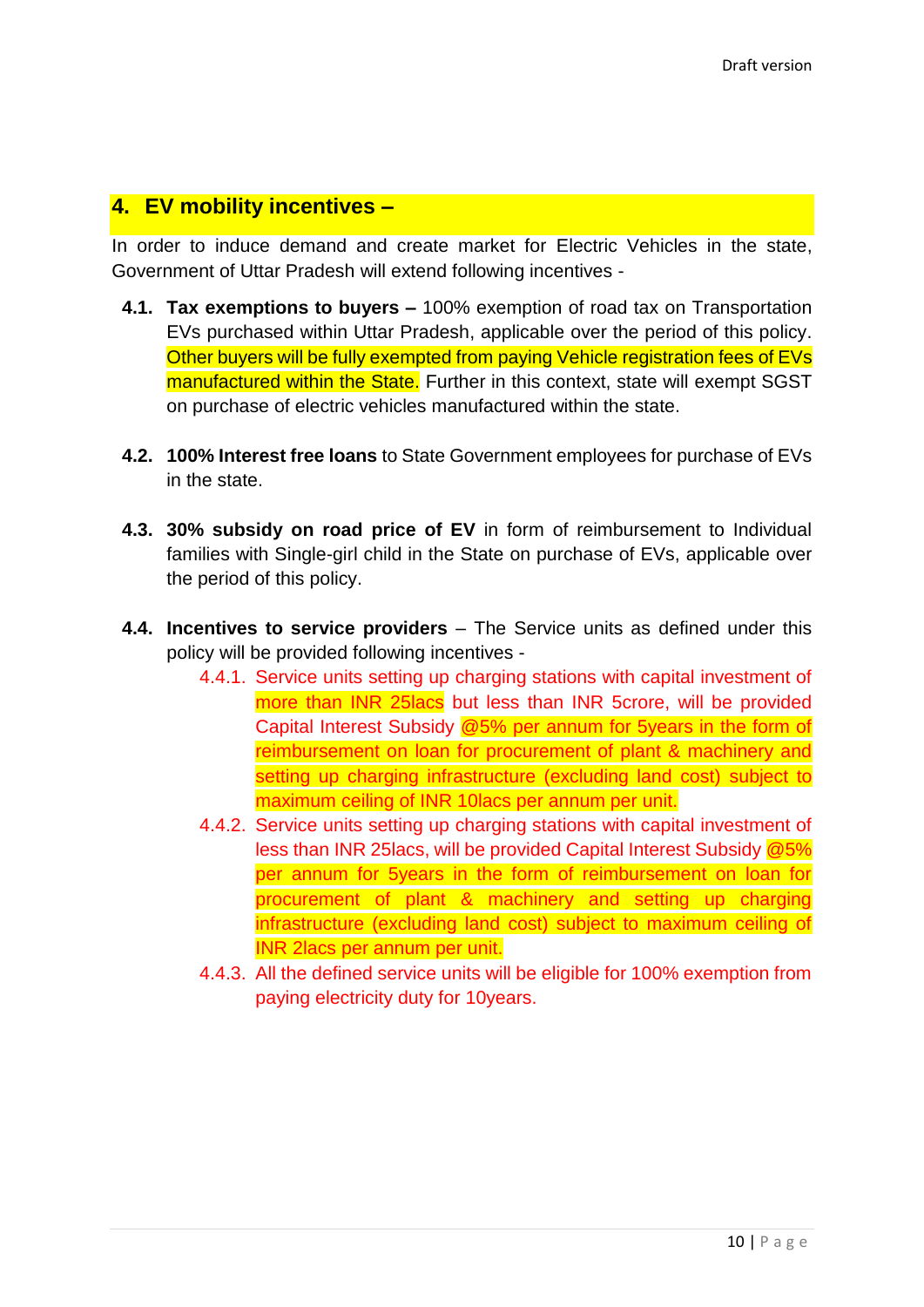### **5. Environment Protection Incentives -**

Since Electric vehicle and battery manufacturing industry is polluting in nature, it is important to induce eco-friendly manufacturing in the State. Therefore, Govt of Uttar Pradesh provides following incentives in this context under this policy -

#### **5.1. Common Effluent Treatment Plant –**

The developers will be provided incentives for setting common Effluent Treatment Plant (ETP) at Private Electric Vehicle (PEV) Manufacturing/ Assembling Parks. They will be eligible for 50% reimbursement of interest on loan taken to set-up such common purpose ETP, for 7years subject to a maximum ceiling of INR 5 crore per project.

#### **5.2. Setting up ETPs –**

Units setting up ETPs will be reimbursed –

- 50% interest on loan taken for 7years to set-up ETP to EVMUs upto maximum INR 1 crore per unit,
- 50% interest on loan taken for 7 years to set-up ETP to EBUs upto maximum INR 75lacs per unit.

#### **6. Capacity building**

**6.1. Skill Development** Institutes giving skill training in EV and battery repair, maintenance, etc. will be reimbursed 20% of expenditure incurred in imparting such training over the period of this policy. Also, **Stipend at the** rate of INR1000 per trainee per month over 6months will be provided to the trainees undertaking such skill development courses over the period of this policy.

#### **6.2. Green Innovation Incentives –**

R&D in EV sector to adopt sustainable practices, particularly, renewable energy based fuel-cells such as solar powered batteries, hydrogen powered batteries will be incentivised. 5% subsidy in form of reimbursement on interest on loan taken for setting up such technologies or innovation centres at Electric Vehicles manufacturing Parks and zones in the state, subject to maximum ceiling of INR 1 crore per project.

#### **NOTE-**

All incentives will be subject to a maximum of 200% of fixed capital investment made by the defined service units.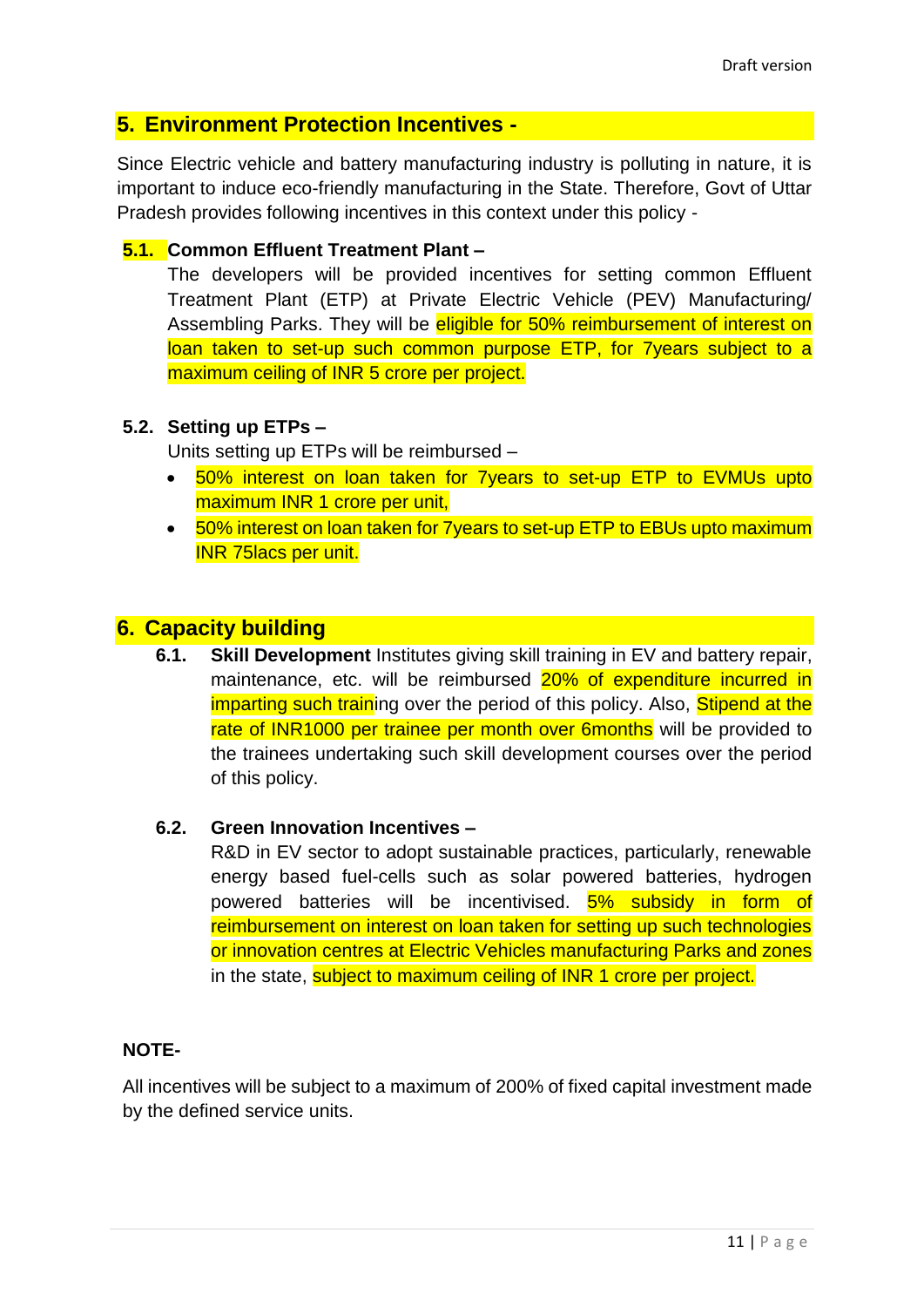## **7. Ease of business**

Taking forward the vision and mission of State's Industrial Investment and Employment Promotion (IIEP) Policy, 2017, this policy also ensures ease of business in the state.

#### **7.1. Single Window –**

All required approvals to EV manufacturing/ EV battery manufacturing units and service providers shall be provided under one roof through single window system by NIVESH MITRA. For this, a dedicated Nodal officer shall be provided to each unit.

#### **7.2. Time bound clearances –**

Providing speedy and time bound clearances is one of the prime intention of this policy. Towards this goal, the GoUP will regularly review all its existing acts, rules and procedures related to industrial services/ clearances/ approvals/ permissions/ licenses and wherever possible.

#### **7.3. Simplifying procedures –**

This policy ensures to rationalise existing regulatory regime and simply procedures by supporting self-certification, deemed approval and third party certification.

#### **7.4. Ease of Commercial Business –**

The business interests of new units will be protected and will be provided conducive environment.

#### **7.5. Industrial Security –**

Govt of Uttar Pradesh will provide safe and secure industrial environment in the state.

## **8. Policy Implementation**

Department of Infrastructure and Industrial Development will be nodal department for implementation and monitoring of this policy.

**8.1. Policy Implementation Unit (PIU)** will be set up under the **Infrastructure and** Industrial Development Commissioner and Principal Secretary, Department of Infrastructure and Industrial Development. The PIU shall take decisions on matters pertaining to effective and successful implementation of UP Electric Vehicles Manufacturing Policy 2018.